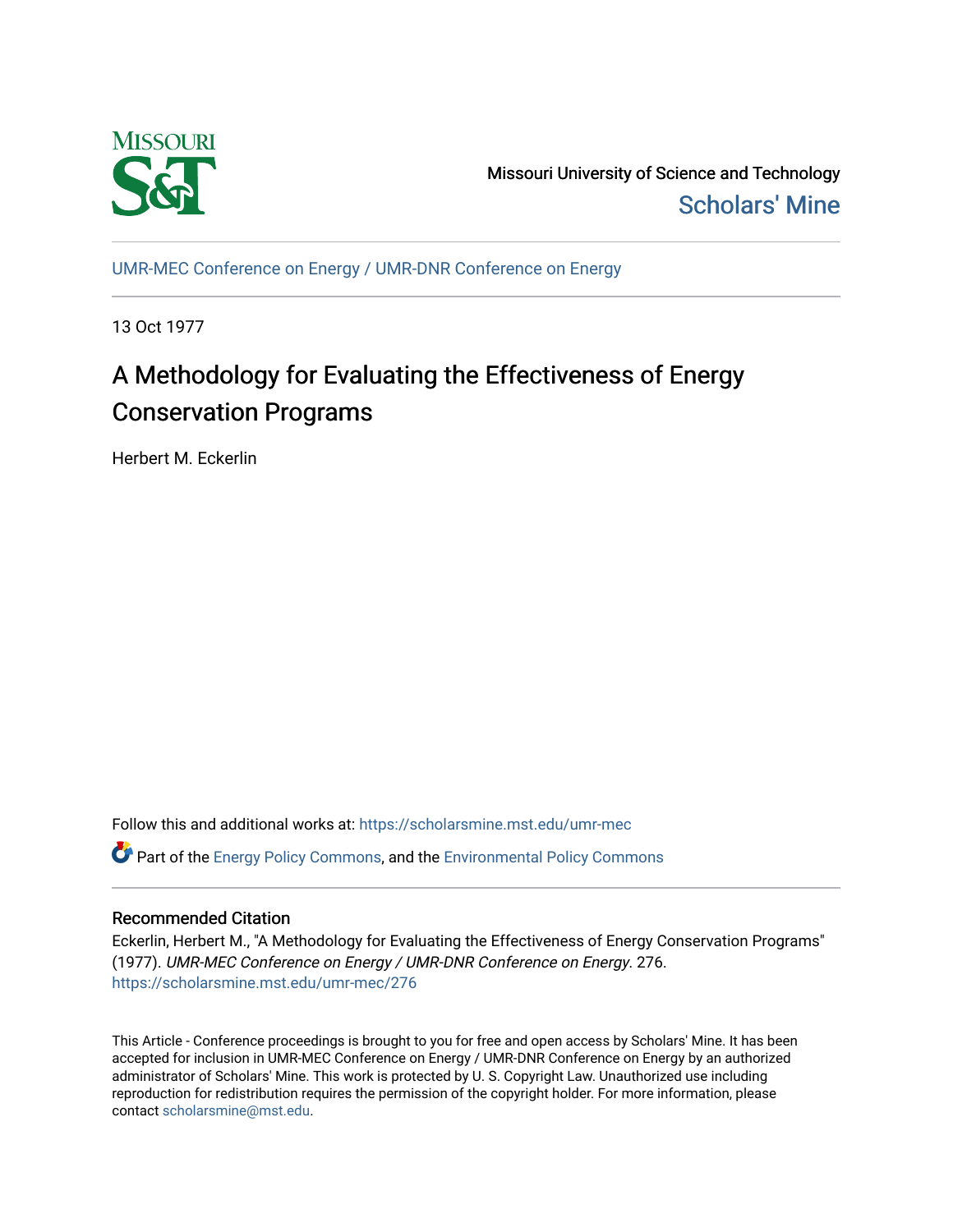## A METHODOLOGY FOR

EVALUATING THE EFFECTIVENESS OF ENERGY CONSERVATION PROGRAMS

**Herbert M. Eckerlin North Carolina State University Raleigh, North Carolina**

## **Abstract**

**With increasing federal emphasis on energy and its conservation, programs to conserve energy are being proposed at all levels of industry, commerce, and government. Many of these programs promise results that can never be realized. This paper describes an operational methodology for estimating and measuring energy savings for these energy conservation programs. The assumptions and qualifications which form the basis of the methodology are discussed, and some techniques for interfacing the methodology with a company's energy conservation program are presented.**

### **1. INTRODUCTION**

**The evaluation of proposed energy programs is one of the difficult tasks facing government officials at the local, state, and national levels. Each day brings new schemes for saving energy. Everyone wants in on the action, and many are willing to predict whatever is necessary to get some of that action. It appears that little thought is given to how these predictions are to be realized. Sometimes the sum of the predicted energy savings from multiple programs even exceeds the energy to be expended. Clearly, top government officials need a rational basis from which to make intelligent decisions on proposed energy conservation programs.**

**The "Energy Walk-Through Assessment Program" at North Carolina State University is one program that has recently come under government funding.** **The program was initiated in January of 1975 by the Industrial Extension Service (IES) of the School of Engineering at NCSU. During its first two and one-half years of operation, the program was conducted and supported by IES with In-house funds. The acquisition of outside support has enabled IES to extend the walk-through service to more business and industry in North Carolina. This recent experience with the funding process has caused IES to take another look at the problems associated with program evaluation. This paper discusses some of the perspectives gained from this re-examination process.**

**The purpose of the walk-through program is to help firms save energy by providing technical assistance in energy conservation areas. In specific terms, the walk-through focuses a client's attention on four major areas:**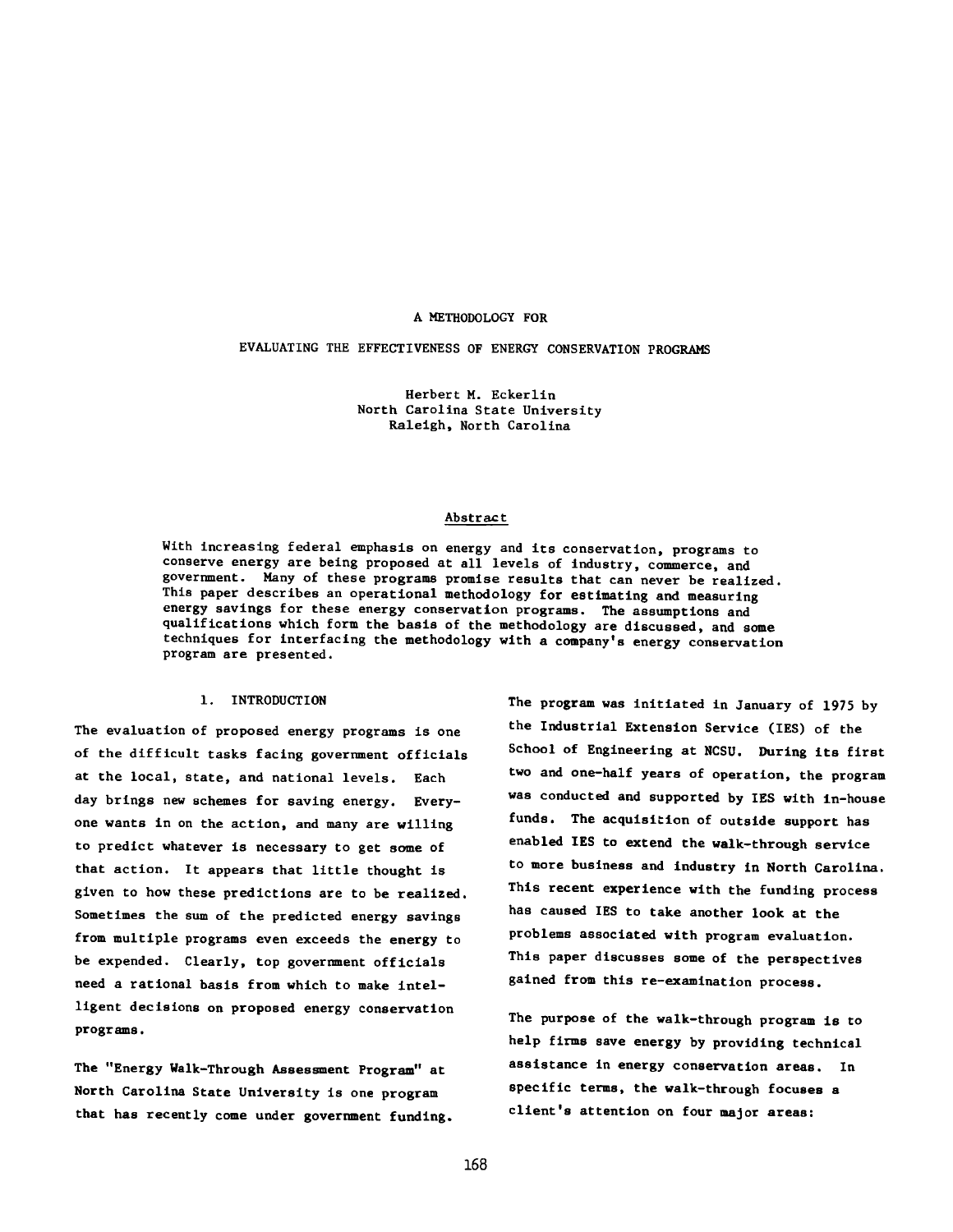- i) the establishment of a company-operated energy conservation program,
- ii) the establishment of an operational energy accounting system,
- iii) the identification of practices and/or operations which are energy wasteful, and
- iv) the identification of practical techniques for reducing the energy waste associated with the above practices/ operations.

Although this service is available at no cost to all companies in North Carolina, the primary emphasis has been on the small companies with limited technical and financial resources. These companies have been among those most severely affected by the energy shortages, since they are least able to cope with the problems associated with these shortages.

As the demand for energy walk-throughs has increased, it has become necessary to evaluate the effectiveness of the service. After some experimentation with qualitative evaluations such as questionnaires, it was decided that a more meaningful measure of the effectiveness of the walk-through service was the actual energy saved by the participating companies. Since the small businessman may not have the time nor inclination to gather energy data on a department-by-department basis, the walk-through program has encouraged the use of simple (easily understood) energy accounting procedures which quantify energy consumption on a plant-wide basis. The Implementation of such procedures would enable the small businessman to

- -- get a better understanding of the nature of his energy use,
- see more clearly the results of his energy conservation efforts, and
- -- make more intelligent decisions with respect to his energy consuming operations.

The walk-through program has enable IES to study government sponsored programs for the private sector from two points of view:

- i) What is a reasonable basis for predicting the effectiveness of a proposed program?
- ii) What is a reasonable basis for evaluating the effectiveness of an already operating program?

It is out of this perspective that the following methodology — as applied to the walk-through program -- was developed.

## 2. RATIONALE

The general approach used in the methodology was to develop a system of savings equations covering the energy utilization for industrial, commercial, and governmental establishments on a unit basis. The fundamental parameters were "energy consumed per unit of production" for industrial plants and "energy consumed per cubic foot of heated or cooled space" for commercial and governmental buildings. These parameters were chosen as the fundamental measure of the "energy conserved" because of the following considerations:

- i) One of the first tasks in establishing a comprehensive company-operated energy conservation program is to set up energy record-keeping procedures. The parameters should grow out of and be consistent with these procedures,
- ii) The parameters should be supportive of the company's energy conservation program, so that they provide an understandable measure of the company's progress in energy conservation,
- iii) The parameters should not be unduly cumbersome or complex.

As an example, consider a textile plant which used 10,000 BTU per unit of production under previous operating practices. After receiving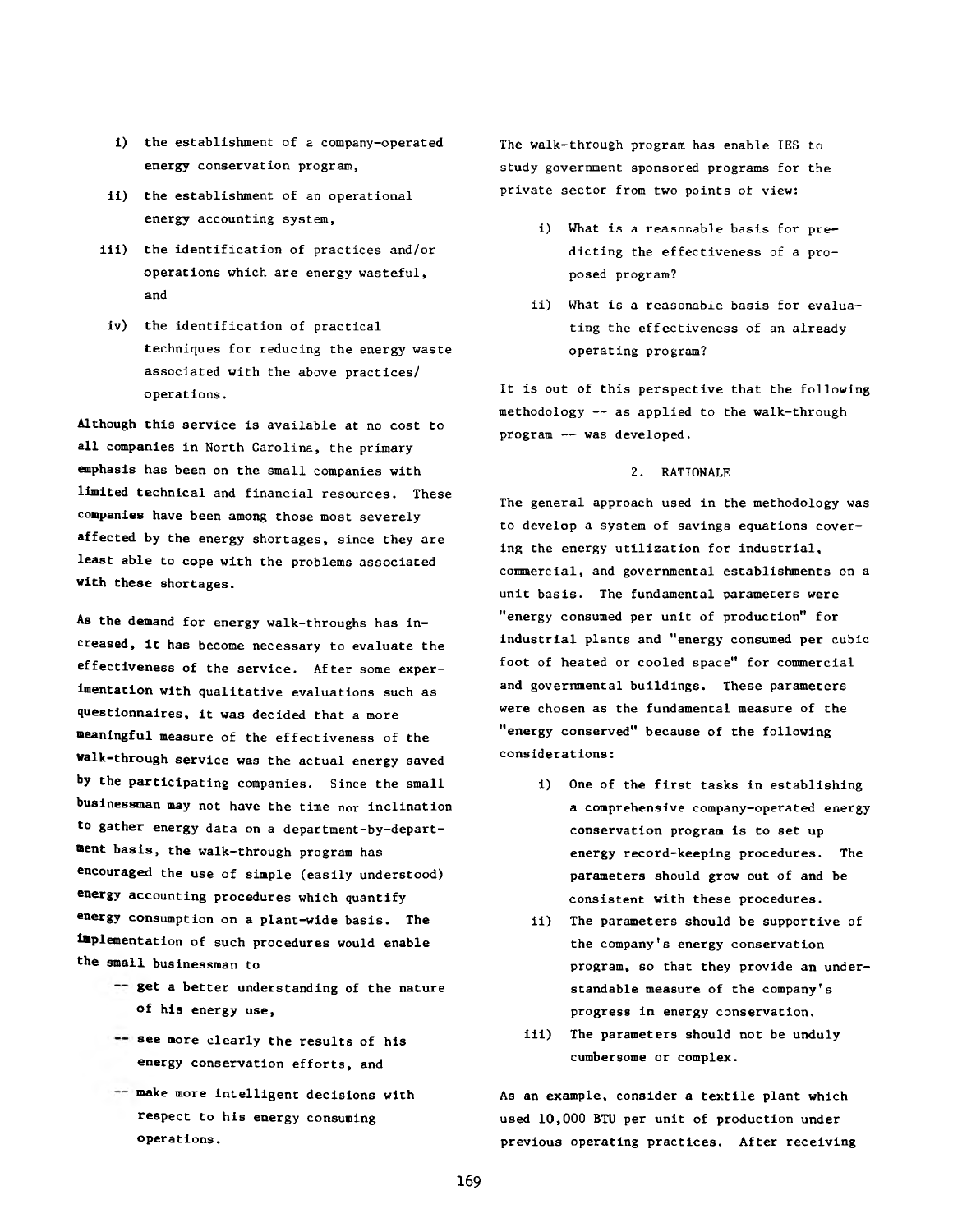the walk-through and implementing a comprehensive company-operated energy conservation program, the plant's energy consumption dropped to 7200 BTU per unit of production. This "2800 BTU per unit" reduction in energy use, multiplied by the number of units produced by the company per year, yields the total annual energy savings for the company. It is important to recognize, however, that this figure represents the saved energy available at the company's meter, but does not represent the total raw energy saved at the source (well-head or mine). A determination of this latter quantity must take into consideration generation, transmission, and distribution losses associated in making the energy available at the meter.

## 3. ENERGY SAVING EQUATIONS

3.1 INDUSTRIAL PLANTS

$$
E_{IA} = U \times (E_{u} - E_{u}^{\dagger})
$$
 (1)

- where  $E_{IA}$  = annual energy savings for a given company in industry group A (in BTU) .
	- $U =$  number of units of production produced during the year.
	- $E_{u}$  = energy used per unit of production prior to the implementation of an energy conservation program (in BTU per unit of production).
	- $E^{\dagger}_{n}$  = energy used per unit of production after implementation of program (in BTU per unit of production).
- 3.2 COMMERCIAL BUILDINGS

$$
E_{CA} = V \times (E_v - E_v^{+})
$$
 (2)

- where  $E_{CA}$  = annual energy savings for a given building of type A (in BTU).
	- $V = volume of building in "cubic feet."$
	- $E^{\text{}}_{\text{v}}$  = energy used per cubic foot of building volume prior to the implementation of an energy conservation program (in BTU per cubic foot).

 $E^{\dagger}$  = energy used per cubic foot of building volume after implementation of program (in BTU per cubic foot).

## 4. ASSUMPTIONS, RESTRICTIONS AND QUALIFICATIONS

The foregoing equations assume that data on the total plant energy consumption can be found, whereas separate energy quantities for plant heating versus process heating is more difficult to identify. The initial figures — in BTU per unit of production — will, in all likelihood, represent the total energy consumed. However, plants should evaluate their energy use from a process as well as a plant heating point of view. This method implies that some estimates of plant heating (and perhaps cooling) must be made. One approach to estimating plant heating requirements — if measurement is not practical -- is to compare the total energy consumption of one winter month with another month having a similar production output (e.g., a spring or fall month when neither heating nor cooling are important). The difference between the energy inputs for these months is an approximation of the energy required for heating. Dividing this figure by the degree days for the month in question and the plant volume yields "BTU per cubic foot per degree day" — a measure of the efficiency by which the plant is heated. If this procedure is repeated for a number of cases, a representative parameter for heating will be identified for a given plant on a monthly degree-day basis.

Similar indices for companies having large air conditioning loads are not as accurate. Although air conditioning requirements vary from month to month, the amount of air conditioning required for a given summer cooling season (May through September) is assumed to be relatively constant. Since most air conditioning systems are electrically driven, the BTU per unit of production can be compared on a summer cooling season basis.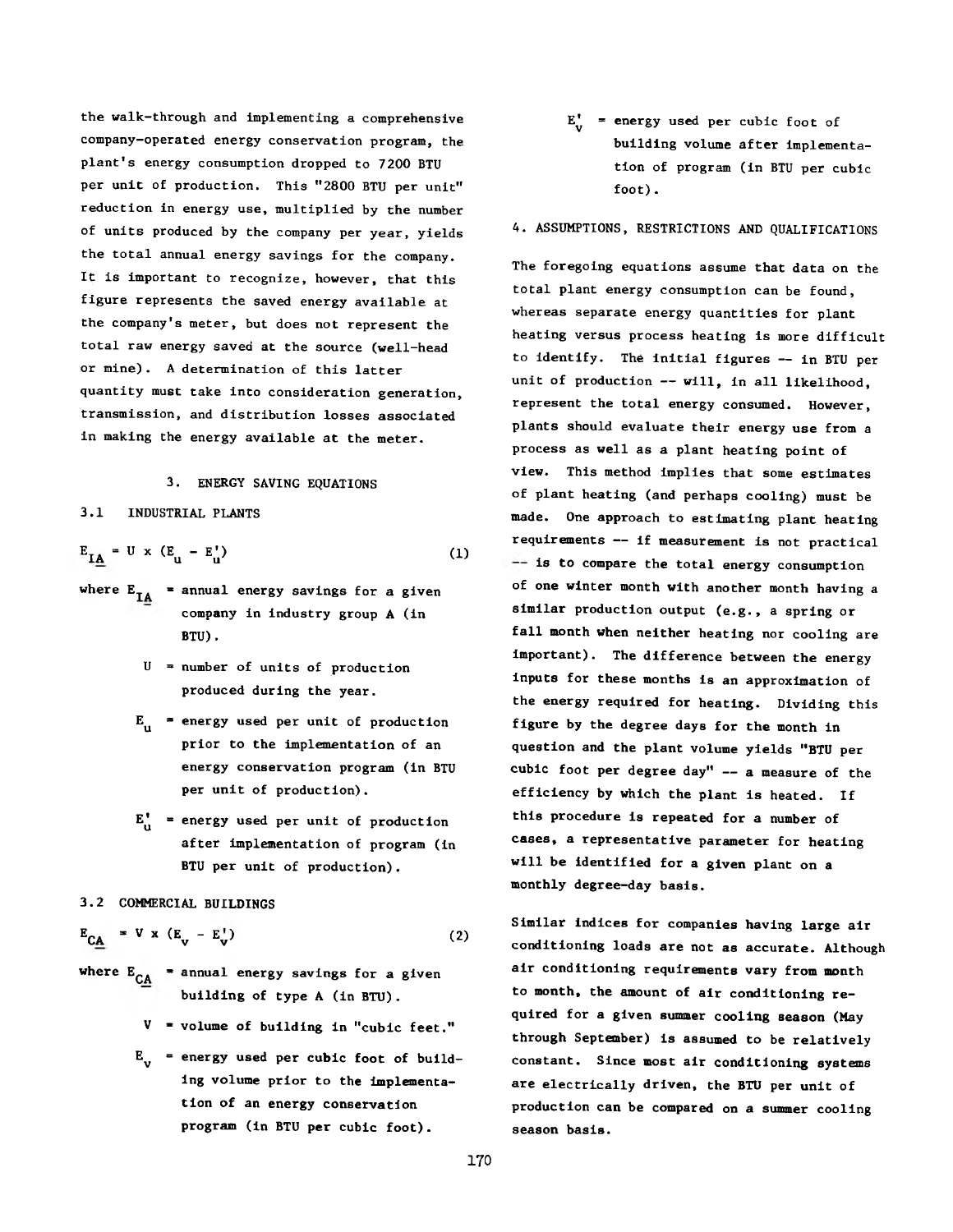As a consequence of these calculations, the "BTU production). per unit of production" figure will now reflect the total energy consumed minus those BTU consumed for plant heating and/or cooling. The implication of this approach is that the "PROCESS BTU per unit of production" can now be compared on a year-round basis.

## 5. CONSERVATION POTENTIAL

The information generated by the above equations can also be useful in predicting the energy conservation potential of an entire industry -on a state, regional, or national level. As companies gain experience with record-keeping procedures (energy accounting), common units of production for each industry group will emerge. For example, experience with the brick industry indicates that "1000 brick" (of a defined dimension and weight) is an accepted unit of production for that industry. Typical percentage reductions relating to particular conservation measures for each industry group will also begin to emerge. How a given industry uses its energy -- the percent oil, gas, coal, wood, and electricity it uses — will also become known and typical industry averages developed. With this information, more accurate predictions of the energy conservation potential of various industry groups can then be made.

5.1 INDUSTRY

$$
E_{\underline{T}_{\underline{I}\underline{A}}} = E \times \frac{\overline{E}_{\underline{u}} - \overline{E}_{\underline{u}}^{\dagger}}{\overline{E}_{\underline{u}}} \tag{3}
$$

- \* potential annual energy saving for where  $E_{T_{\underline{IA}}}$ industry group A as a consequence of a particular conservation measure (in BTU).
	- $E$  = total present annual energy consumed by industry group A in a given region (in BTU).
	- $\overline{E}_{\mu}$  = average energy used per unit of production for industry group A prior to adoption of the subject measure (in BTU per unit of

- $\overline{E}^{\dagger}$  = predicted energy used per unit of production for industry group A after adoption of the subject measure (in BTU per unit of production).
- 5.2 COMMERCIAL AND GOVERNMENT BUILDINGS

$$
E_{T_{\underline{CA}}} = E \times \frac{\overline{E}_{V} - \overline{E}_{V}^{*}}{\overline{E}_{V}}
$$
 (4)

- where E  $\mathsf{C} \mathbf{A}$ = potential annual energy savings for type A buildings as a consequence of a particular conservation measure (in BTU).
	- $E = total present annual energy con$ sumed by type A buildings in a given region (in BTU).
	- $\overline{E}_{v}$  = average energy used per cubic foot of building volume prior to adoption of the subject measure (in BTU per cubic foot).
	- $\overline{E}$  = predicted energy used per cubic foot of building volume after adoption of the subject measure (in BTU per cubic foot).

## 6. PREDICTED SAVINGS THE ENERGY WALK-THROUGH PROGRAM

In many states, comprehensive data on the "average energy used per unit of production" by each major industry is not available. The "before" or present value,  $\overline{E}_{u}$ , is widely variable and depends on many factors — not the least of which is the choice of the unit production. The "after" value,  $\overline{E}^{\dagger}_{u}$ , is not available, since it is a figure that will be generated as a result of the program. Under these circumstances, the prediction of energy savings must involve some assumptions. The following illustrate the assumptions made in a special program in North Carolina — the walk-through program.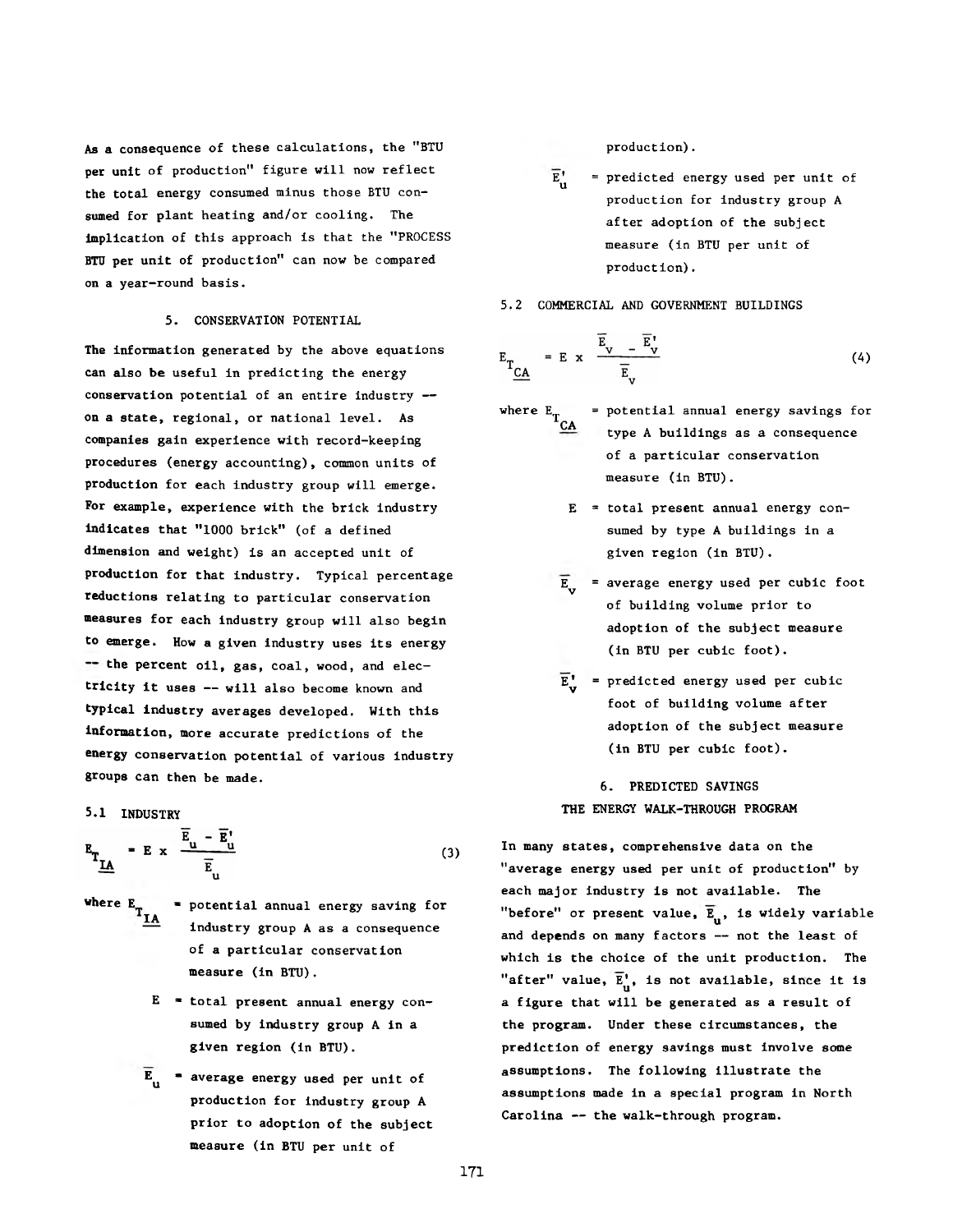- 1. Each professional can provide energy-related technical assistance to approximately 125 companies per year (this includes the initial visit, report, followup visit, final evaluation, and travel).
- 2. The average energy consumption per manufacturing company in North Carolina is 32.5 billion BTU per year. This figure can be misleading because the industries that consume 85% of the energy in the industrial sector average 61 billion BTU per company per year. It is assumed that the majority of the requests for walk-throughs will come from this group of larger consumers, and therefore the latter figure 61 billion BTU will be used in the predictions.
- 3. If all walk-through suggestions are implemented, it is assumed that participating companies would realize energy savings of approximately 20%.
- 4. Since it is unreasonable to expect all suggestions to be implemented, it is further assumed that those measures that are implemented will save approximately 60% of the potential energy savings stated in assumption (3) above. The product,  $(.60)$  x  $(.20)$ , is analogous to  $\frac{E_{u} - E^{t}}{u}$  used in equation (3). **E**

u Thus, the predicted energy saving resulting from the walk-through program on a per professional basis is the product of the following four terms:

- i) 125 companies served per year,
- ii) 61 billion BTU per company per year,
- iii) assumed potential energy conserved as a consequence of walk-through, and
- iv) assumed energy conserved as a percent of the potential.

The method and rationale for estimating energy savings in the commercial sector essentially parallels the above procedure for the industrial sector. As might be expected, however, the assumed energy conservation potential or assumed implementation rate may, in certain instances,

differ from those used previously — simply because of inherent differences in the energy consuming character of the two sectors.

### 7. NATIONAL IMPLICATIONS

A perspective which is often overlooked at the local level deals with the broader national implications of energy conservation efforts. For example, many people are unaware that one BTU of electrical energy saved at their meter is approximately equivalent to three BTU at the well or mine. The type of fuel and energy utilized by each industry must be considered in order to relate energy savings at the plant to raw energy savings at the source. Since each industry is likely to use its energy in different percentages, a formula of the following form will be required for each energy consuming group:

$$
E_{TS} = E_{T_{IA}} \times \left[ \frac{z_0}{z_e} + \frac{z_{NG}}{z_{NG}} + \frac{z_E}{z_{e_E}} \right]
$$
 (5)

- where  $E_{\text{TS}}$  = annual energy savings on a raw source basis for the stated industry (in BTU).
	- $=$  potential annual energy saving for  $\mathbf{E}_{\mathbf{T_{IA}}}$ industry A (in BTU).
- %0,%NG,%E \* percent of oil, natural gas, and electricity used by industry A.
- %e<sub>o</sub> = 81 = percent of energy available in oil after transmission losses have been deducted.
- $z_{\text{NG}}$  = 93 = percent of energy available in natural gas after transmission losses have been deducted.
- $\chi_{e_{\overline{R}}}$  = 30 = electrical energy available as a percent of raw energy after generation and transmission losses have been deducted.

**It is important to note that this equation considers those energy sources most commonly used by industry and commerce today. If coal,**